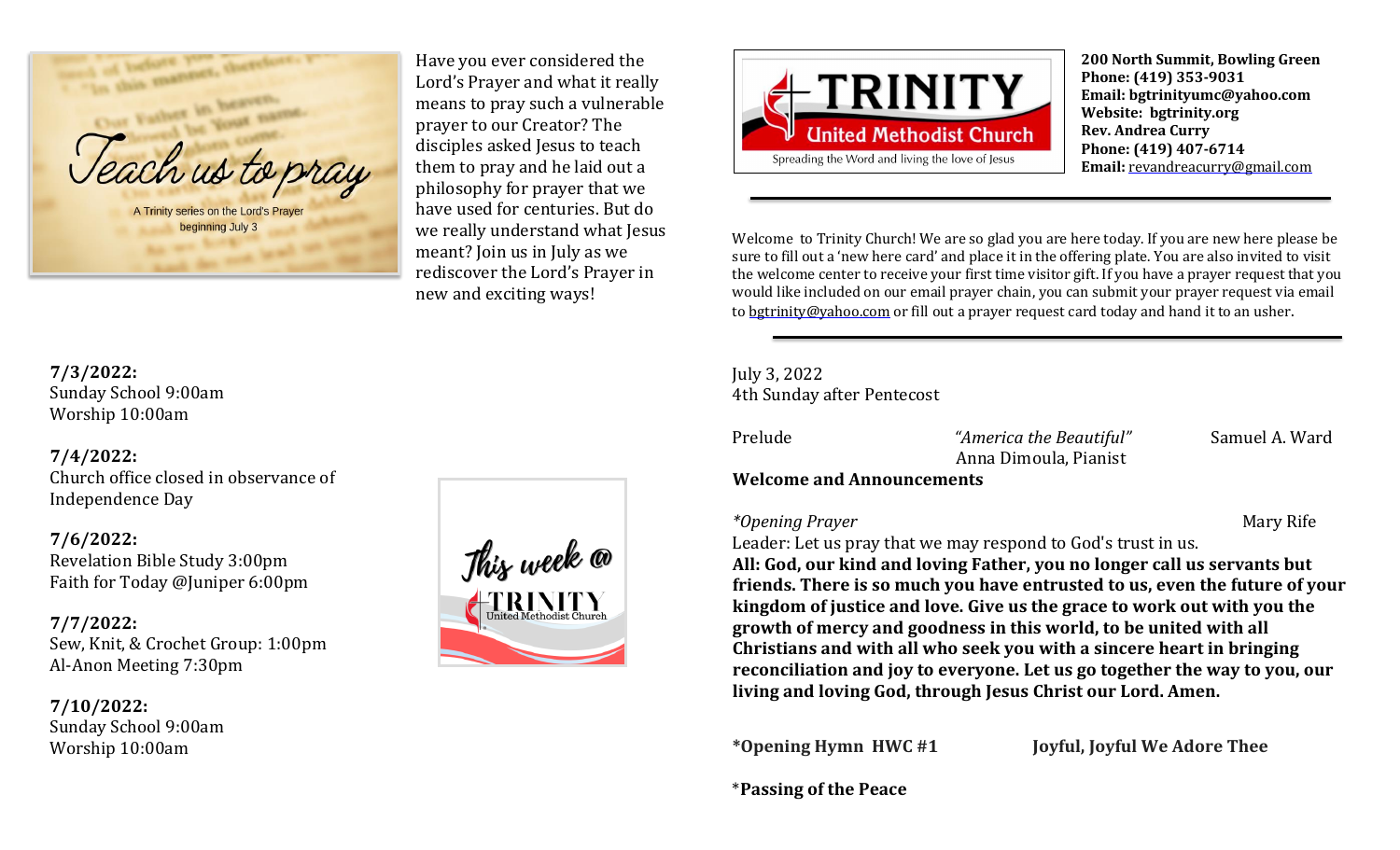### **Children's Message Gail Houtz**

*(Children are invited to the front for a time of teaching)*

**Junior Worship Dismissal -** All children aged four and over may go to Jr. Worship with our Jr. Worship leader.

| Song of Prayer HWC #435 | What a Friend We Have in Jesus |
|-------------------------|--------------------------------|
|-------------------------|--------------------------------|

Prayers of the People **Rev.** Andrea Curry

Pastoral Prayer

*Our Father, who art in heaven, hallowed be thy name. Thy kingdom come, thy will be done on earth as it is in heaven. Give us this day our daily bread and forgive us our trespasses as we forgive those who trespass against us. And lead us not into temptation but deliver us from evil. For thine is the kingdom, the power, and the glory forever, Amen.*

### **Offering**

The ushers will pass the offering plates through the aisles and you may place your offering in as the plate passes by, you may also place your "New Here" card in the offering plate if you are visiting with us for the first time. You may also give your offering electronically at [bgtrinity.org](http://bgtrinity.org/) by clicking on the [tithe.ly](http://tithe.ly/) link.

| Offertory                                           | "Faith"<br>Anna Dimoula, Pianist        | G.O. Hornberger |
|-----------------------------------------------------|-----------------------------------------|-----------------|
| *Doxology Hymn #625<br><i>*Prayer of Dedication</i> | Praise God from Whom All Blessings Flow |                 |
| <b>Scripture</b>                                    | Luke 11: 1-4                            |                 |

One day Jesus was praying in a certain place. When he finished, one of his disciples said to him, "Lord, teach us to pray, just as John taught his disciples."

He said to them, "When you pray, say:

"'Father, hallowed be your name, your kingdom come. **3** Give us each day our daily bread. **4** Forgive us our sins, for we also forgive everyone who sins against us. And lead us not into temptation.'"

# **Message "Teach Us to Pray" -Rev. Andrea Curry**

# **The Sacrament of Holy Communion**

The United Methodist Church has an open Communion table. All who wish to grow closer to Jesus Christ are welcome at the table. You do not need to be a member of our congregation to participate in the sacrament. Prepackaged communion elements are available at the entrances to the Sanctuary. Pastor Andrea will share further instructions during the consecration. Please hold your elements and do not open them until you are invited to do so.

# **The Prayer of Thanksgiving**

Junior Worship Sharing

**\*Closing Hymn HWC #572** America the Beautiful

| Postlude | "Battle Hymn of the Republic"              | William Steffen |
|----------|--------------------------------------------|-----------------|
|          | *indicates - please rise in body or spirit |                 |

# *Assisting in our worship service today*

Gail Houtz - Director of Education and Outreach Anna Dimoula- Pianist Eva Panagou - Organist Mary Rife- Liturgist John Rutter and Jerry Milnor - Ushers Christina /Katie Oswald - Acolytes